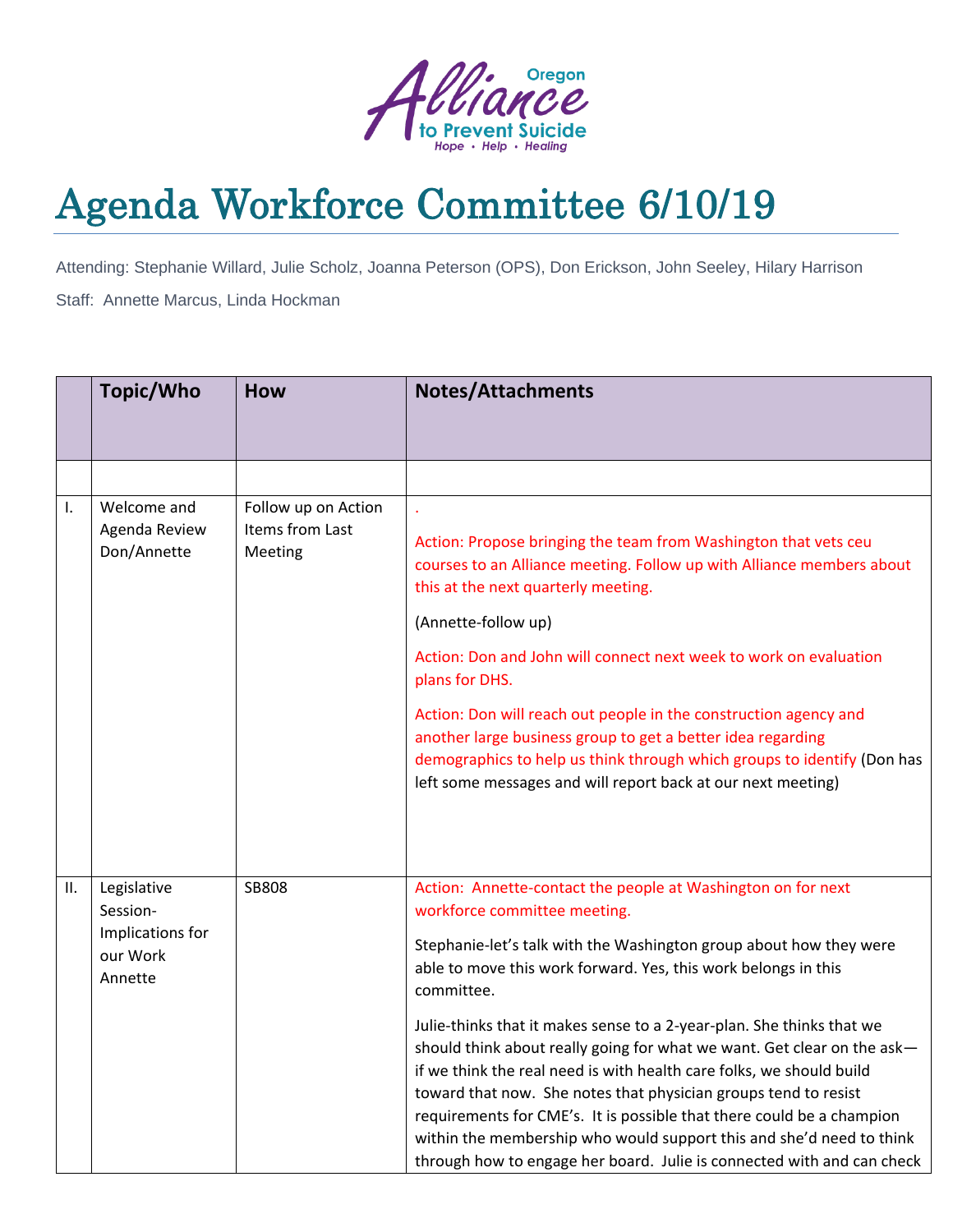

|      |                                                               |                                                                | in about whether other states have required. She needs to educate<br>herself about the current requirements.<br>Stephanie shared that acupuncturists are required to take trainings on<br>pain management (related to the Opioid crisis). Acupuncturists have not<br>been included in the bill.<br>Hilary shared that this year-hospital inspections have been very<br>focused around ligature risk. An output has been training for staff-<br>trauma informed care and mental health.                                                                                                                                                                                                                                                                                                                                                                                                                                                                                                                                                                        |
|------|---------------------------------------------------------------|----------------------------------------------------------------|---------------------------------------------------------------------------------------------------------------------------------------------------------------------------------------------------------------------------------------------------------------------------------------------------------------------------------------------------------------------------------------------------------------------------------------------------------------------------------------------------------------------------------------------------------------------------------------------------------------------------------------------------------------------------------------------------------------------------------------------------------------------------------------------------------------------------------------------------------------------------------------------------------------------------------------------------------------------------------------------------------------------------------------------------------------|
| III. | Workforce<br>Development<br><b>Tool Box-</b><br>Linda Hockman | <b>Workforce Making</b><br>the Case Paper and<br>future briefs | Reviewed the proposal which includes an outline for smaller steps for<br>agencies that don't have the commitment to providing an actual trainer.<br>This will be an initial tool box for us to share at meetings and with<br>regional coalitions.<br>Julie and Don both agreed to follow up interviews with Annette and<br>Linda to get papers out.<br>Annette asked Hilary to give an overview of her initiative: Samaritan<br>Health covers three counties-trained 5 in each county to train QPR, for<br>example, trained all of school employees and expanded out to service<br>organizations. Inside the healthcare systems, Hilary is often asked in by<br>healthcare providers it is to decrease referrals, but she ends up<br>highlighting the need to take suicide risk seriously. She will respond<br>anywhere in the community. She notes that CHIP seems to always call<br>out education related to that. 3rd case study.<br>Julie trains on the ASK (ask suicide questions) for the medical model.<br>The OPS training is focused on the clinics. |
| III. | Check In on<br><b>Workforce Action</b><br>Plan<br>Annette/Don |                                                                | . Action: Annette, Don and Julie will review workplan and update for<br>June Quarterly and end of year reporting                                                                                                                                                                                                                                                                                                                                                                                                                                                                                                                                                                                                                                                                                                                                                                                                                                                                                                                                              |
|      | Parking Lot                                                   |                                                                | -How are we addressing the $19 - 24$ year old age group? Workforce<br>could look at vocational needs<br>-Review workplan as relates to YSIPP by September Quarterly Meeting                                                                                                                                                                                                                                                                                                                                                                                                                                                                                                                                                                                                                                                                                                                                                                                                                                                                                   |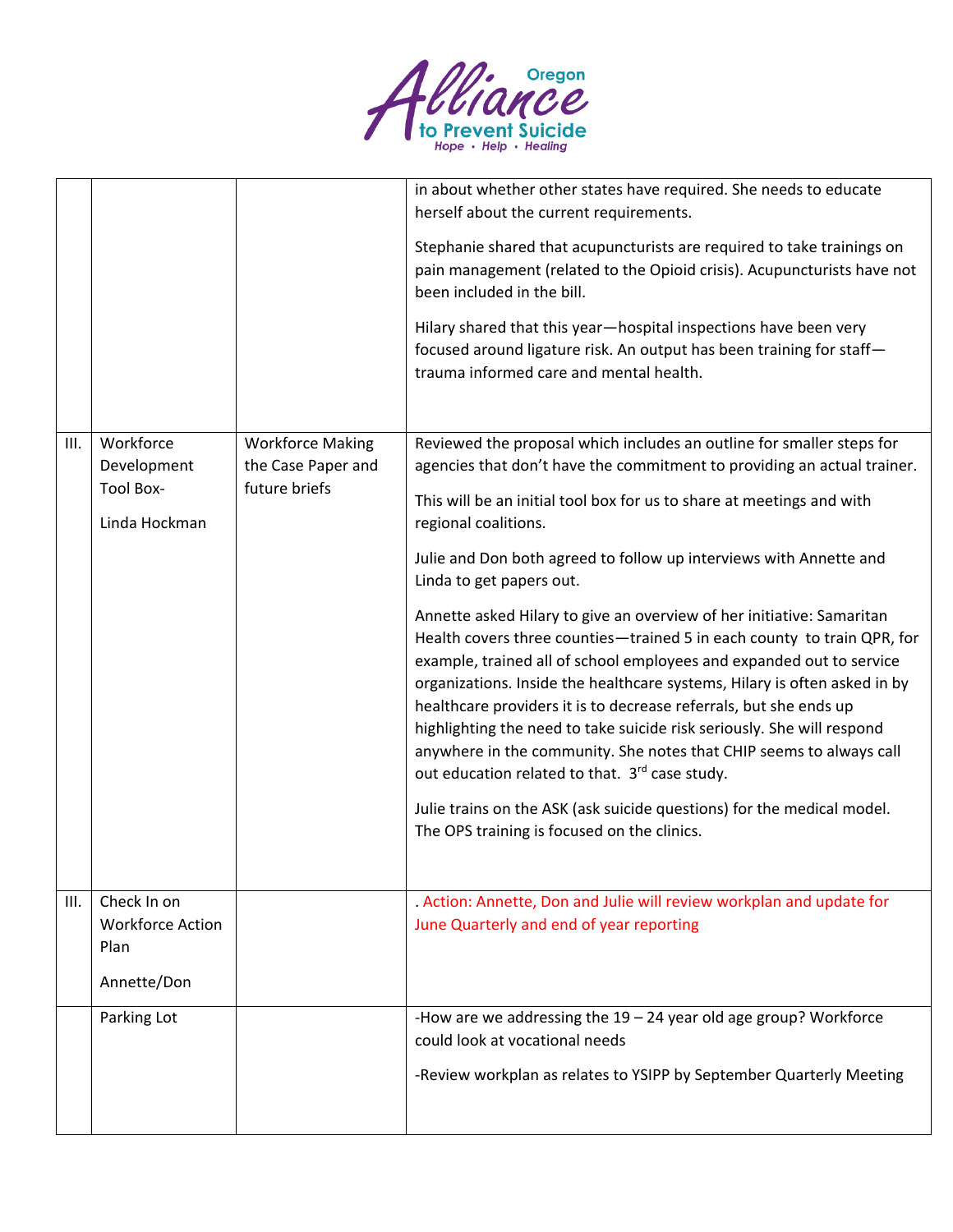

## **Workforce Development**

**Proposal**

## **Suicide Prevention Papers**

The Making the Case for workforce suicide prevention training provides guidelines on how to implement a suicide prevention program within larger service oriented organizations. Researching background for the paper lead to websites and resources that offer a wide range of information on suicide prevention in the workplace. Topics covered small steps to assist staff to formal training to comprehensive policy and practice change discussions.

Since the earlier draft of Making the Case paper first circulated to committee members, edits have been made to a) include language to recognize that every place of employment, no matter of the size, can offer assistance; b) incorporate information about small steps to support employees who may have suicidal thoughts, suicide attempts, or are coping with the aftermath of a suicide death; and, c) add additional web based resource references.

To complement the Making the Case paper, this proposal recommends constructing three short papers to round out the Alliance website section on suicide prevention within the workplace. For the website, with the inclusion of the papers in this proposal, in the near future the Workforce Development Resource section would include:

- 1. **Making the Case paper** an overview of the steps and elements for an internal suicide prevention training program within larger service oriented organizations.
- 2. **Small Steps** A one-page paper to describe some steps that can be taken to promote suicide prevention in the workplace and to inform employers of resources available within Oregon and other states/national level.
- 3. **Interviews** two interviews for the purpose of sharing lessons learned from first experiences within Oregon. It is proposed that one interview be with Don at DHS and the other with Julie on the roll out of training pediatricians.

## Potential Questions

- What got the ball rolling? What was the impetus behind launching a suicide prevention training program?
- How was the idea of suicide prevention training received by managers, supervisors, staff? Did you have staff who were resistance or expressed concerns? Were you successful in engaging staff and gaining support? About how many were trained and over what period?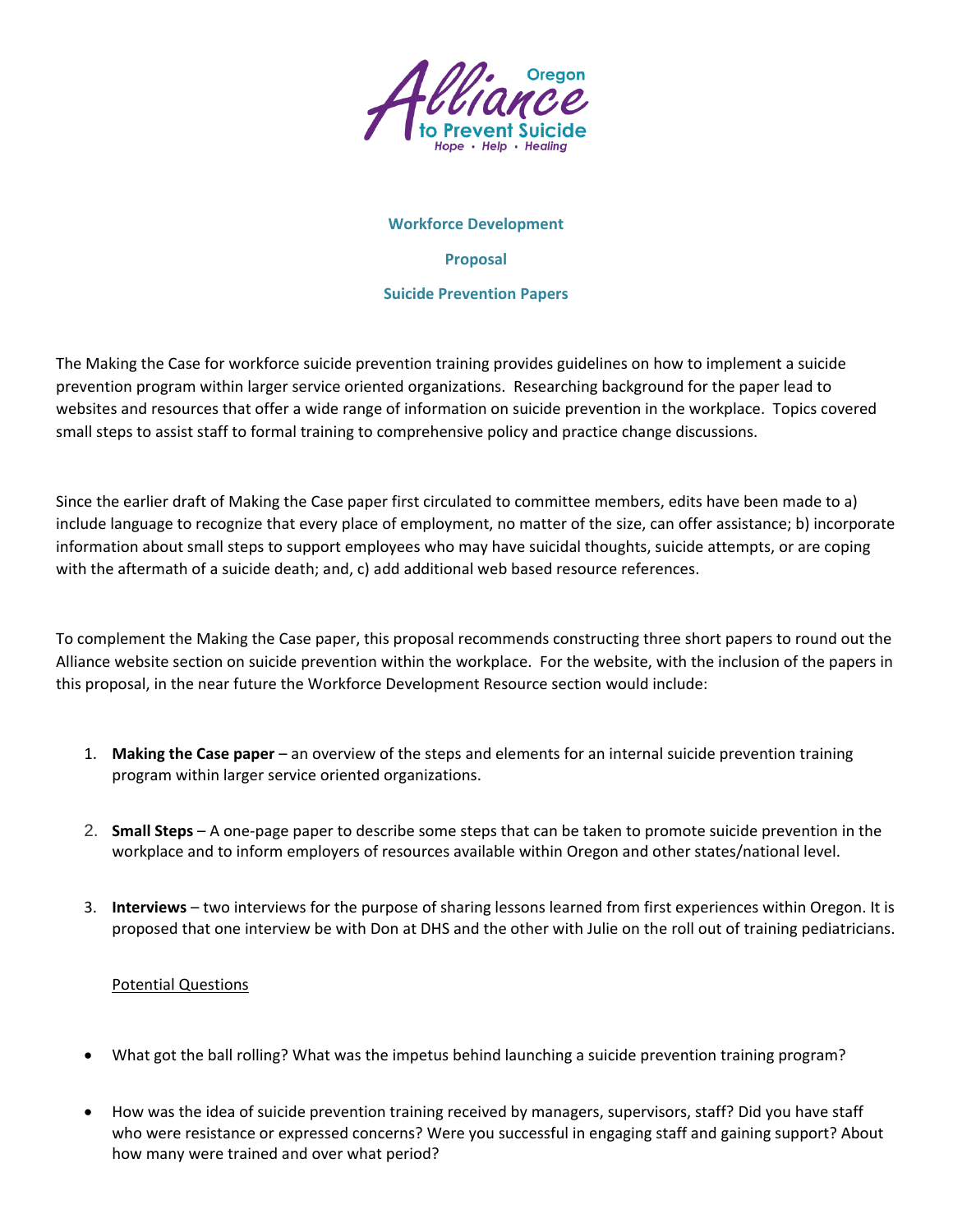

- In terms of lessons learned What went well? Any challenging situations that stand out? What suggestions/recommendations for an organization on how to approach the process would you like to share?
- Has implementing suicide prevention training changed organizational policy and practices?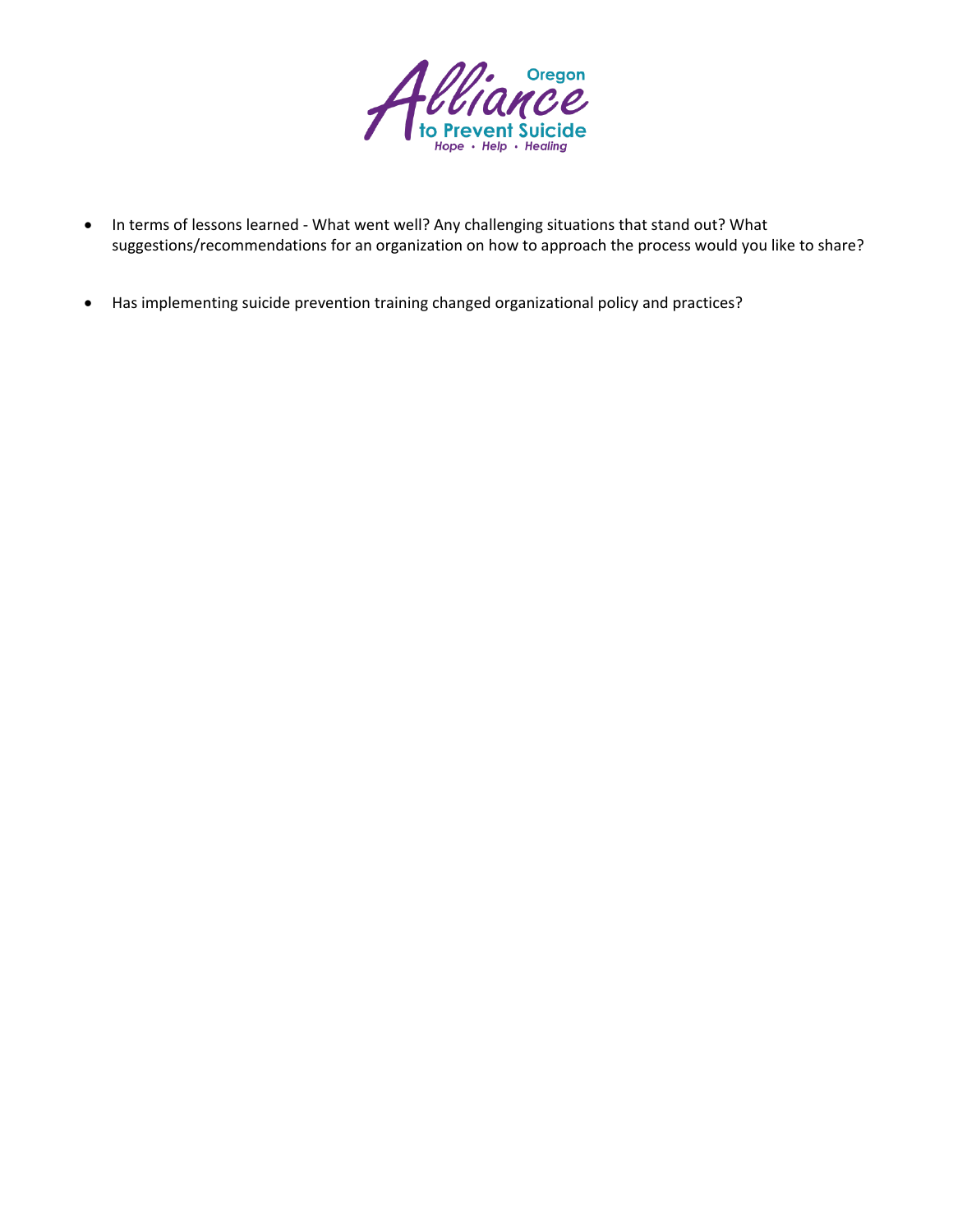

Agenda: Workforce Development Committee Oregon Alliance to Prevent Suicide

Objective: Review Workforce Action Plan, highlight progress and areas for work Deborah, John, Stephanie, Ann. Christabelle.

| <b>Process/Key Questions</b>                   | Pending Alliance Items in Green                                                                                                                                                                                                               | <b>Notes</b>                                                                                                                                        |
|------------------------------------------------|-----------------------------------------------------------------------------------------------------------------------------------------------------------------------------------------------------------------------------------------------|-----------------------------------------------------------------------------------------------------------------------------------------------------|
|                                                |                                                                                                                                                                                                                                               |                                                                                                                                                     |
|                                                |                                                                                                                                                                                                                                               |                                                                                                                                                     |
|                                                |                                                                                                                                                                                                                                               |                                                                                                                                                     |
| Review progress<br><b>Determine Next Steps</b> | * Recommend that OHA create a<br>clearinghouse of means safety<br>educational materials and training<br>resources, using information gathered<br>and endorsed by the Workforce<br>Development committee of the Alliance.<br>(and distribute?) | OHA promoting CALM as a training.<br>No staff working on this.<br>John will assign a student to pull<br>together all of the best practices.         |
|                                                | *Recommend that OHA create a<br>clearinghouse of means safety<br>educational materials and training<br>resources, using information gathered<br>and endorsed by the Workforce<br>Development committee of the Alliance.<br>(and distribute?)  | OPS had a panel highlighting lethal<br>means access<br>3 URL's Purchased:<br>ORSuicidePrevention, org There will<br>be a members only portal and we |
|                                                |                                                                                                                                                                                                                                               |                                                                                                                                                     |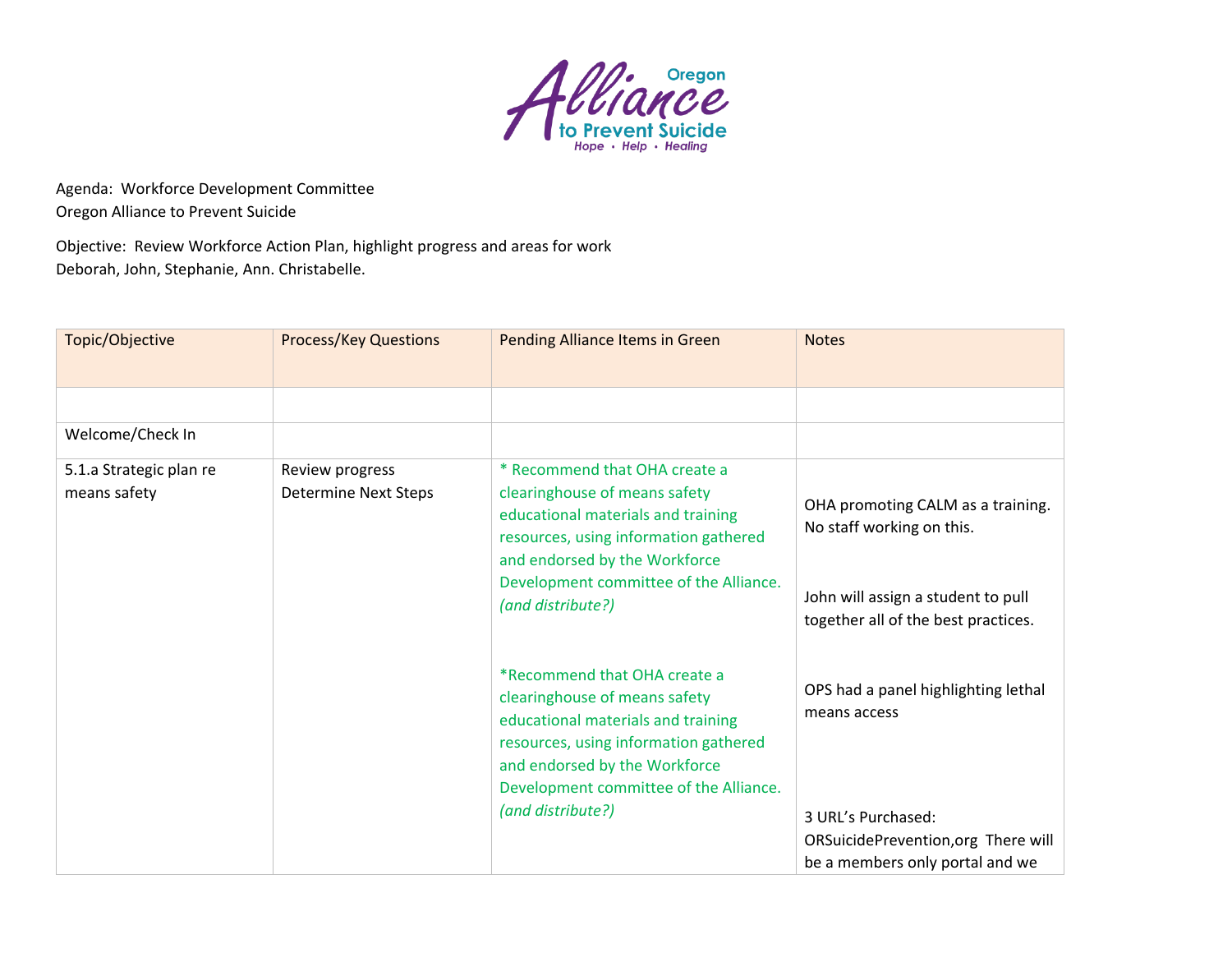

|                                             |                                                                                                                                                                                                                                                                                                                                          | Develop content for website if needed?                                                                                                                                                                                                                                                                                                                                                                                                                                                                                                                                                                                              | need to determine what materials<br>will be available.<br>Our website focus's on Alliance<br>efforts. Develop a process to ask<br>Lines for Life/Public Health about<br>content development/links that are<br>in the YSIPP. Action: Meeting re<br>process with key players. Annette<br>coordinate.                                                                                                                                                                                                                                                                                                                             |
|---------------------------------------------|------------------------------------------------------------------------------------------------------------------------------------------------------------------------------------------------------------------------------------------------------------------------------------------------------------------------------------------|-------------------------------------------------------------------------------------------------------------------------------------------------------------------------------------------------------------------------------------------------------------------------------------------------------------------------------------------------------------------------------------------------------------------------------------------------------------------------------------------------------------------------------------------------------------------------------------------------------------------------------------|--------------------------------------------------------------------------------------------------------------------------------------------------------------------------------------------------------------------------------------------------------------------------------------------------------------------------------------------------------------------------------------------------------------------------------------------------------------------------------------------------------------------------------------------------------------------------------------------------------------------------------|
| 6.1d Sustain/expand<br>gatekeeper trainings | Review progress:<br>Is the Public Health<br>website being developed by<br>Lines for Life doing this?<br>Do we want to<br>recommend investment in<br>evidence-based gatekeeper<br>trainings? Who will explore<br>funding options? Do we<br>need a better understanding<br>of what/where gatekeeper<br>trainings are already<br>occurring? | Recommend that OHA create a<br>clearinghouse of evidence based<br>trainings for facilitators of support<br>groups and for behavioral health<br>clinicians and other health care<br>providers to help assess for suicide<br>risk, intervene in suicide prevention,<br>and promote safety among people at<br>risk for suicide, using information<br>gathered and endorsed by the<br><b>Workforce Development committee</b><br>of the Alliance. Further recommend<br>that OHA invest in certain evidence<br>based trainings with exemplary<br>outcomes identified by the<br><b>Workforce Development committee</b><br>of the Alliance. | Intention is to ensure that we<br>get these trainings TO elements<br>of the workforce that engage<br>with people that are suicidal.<br>SB48 list can provide a<br>foundation for this work and<br>think through endorsing<br>specific trainings.<br>May also want to think about<br>which gatekeeper trainings are<br>useful to specific sectors, e.g.<br>those working with transition<br>age youth.<br>We don't currently know who<br>$\bullet$<br>has received the workforce<br>trainings.<br>Stephanie shared that the need<br>$\bullet$<br>for faith leaders to receive<br>training is often mentioned at<br>conferences. |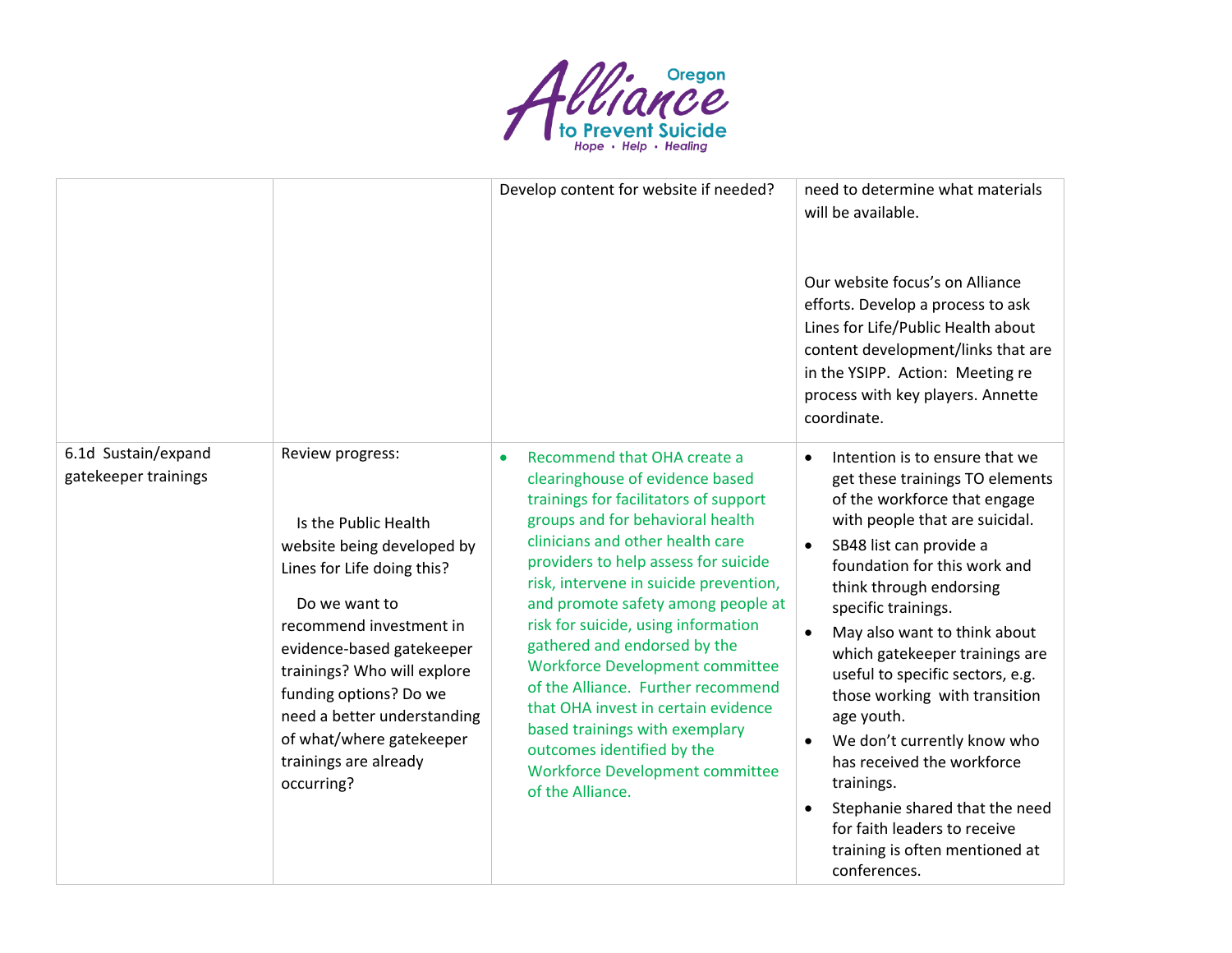

|                                                                                                                                                                                                                                          |                                             |                                                                                                                                                                                                                                                                                                                                                | Agreement to start with SPRC<br>for recommendations along<br>with opportunities to add<br>Oregon innovations. OPS<br>training is an example.<br>Brainstorm and prioritize<br>sectors that need training.<br>Criteria to include amount of<br>contact with high risk youth.<br><b>Next Alliance meeting</b><br>brainstorm. Deborah and                                                                                                                                                                                                                                                                                                                                   |
|------------------------------------------------------------------------------------------------------------------------------------------------------------------------------------------------------------------------------------------|---------------------------------------------|------------------------------------------------------------------------------------------------------------------------------------------------------------------------------------------------------------------------------------------------------------------------------------------------------------------------------------------------|-------------------------------------------------------------------------------------------------------------------------------------------------------------------------------------------------------------------------------------------------------------------------------------------------------------------------------------------------------------------------------------------------------------------------------------------------------------------------------------------------------------------------------------------------------------------------------------------------------------------------------------------------------------------------|
| 6.2b OHA plan to meet<br>training needs of health and<br>behavioral health providers,<br>to identify, intervene,<br>assess, provide means<br>safety counseling, treat and<br>manage patients with<br>suicidal thoughts and<br>behaviors. | <b>Review Progress</b><br><b>Next Steps</b> | Recommend standardized means<br>safety counseling behavioral and<br>other health care providers - CALM<br>or other best practice. Gather and<br>endorse means safety educational<br>material and training resources to<br>assist OHA in creating a clearing<br>house<br>*Specifically ask for the Assess data in<br>March 2019 regarding SB48. | Stephanie will lead brainstorm.<br>Licensing Boards are to report<br>annually on who has taken<br>SB48 classes. UO sent a survey<br>to all who said they took a<br>class. Response rate of less<br>than 5%. Asking for information<br>about the class they took<br>including lethal means<br>counseling. This should give<br>some information on what<br>professionals think they need.<br>Naturopaths, Medical Board<br>have submitted data. Perhaps<br>need more complete data<br>before going back to the<br>legislature. Ann's report to<br>legislature is due in 2020. May<br>want to ask for data for Alliance<br>and Workforce Committee in<br><b>March 2019</b> |